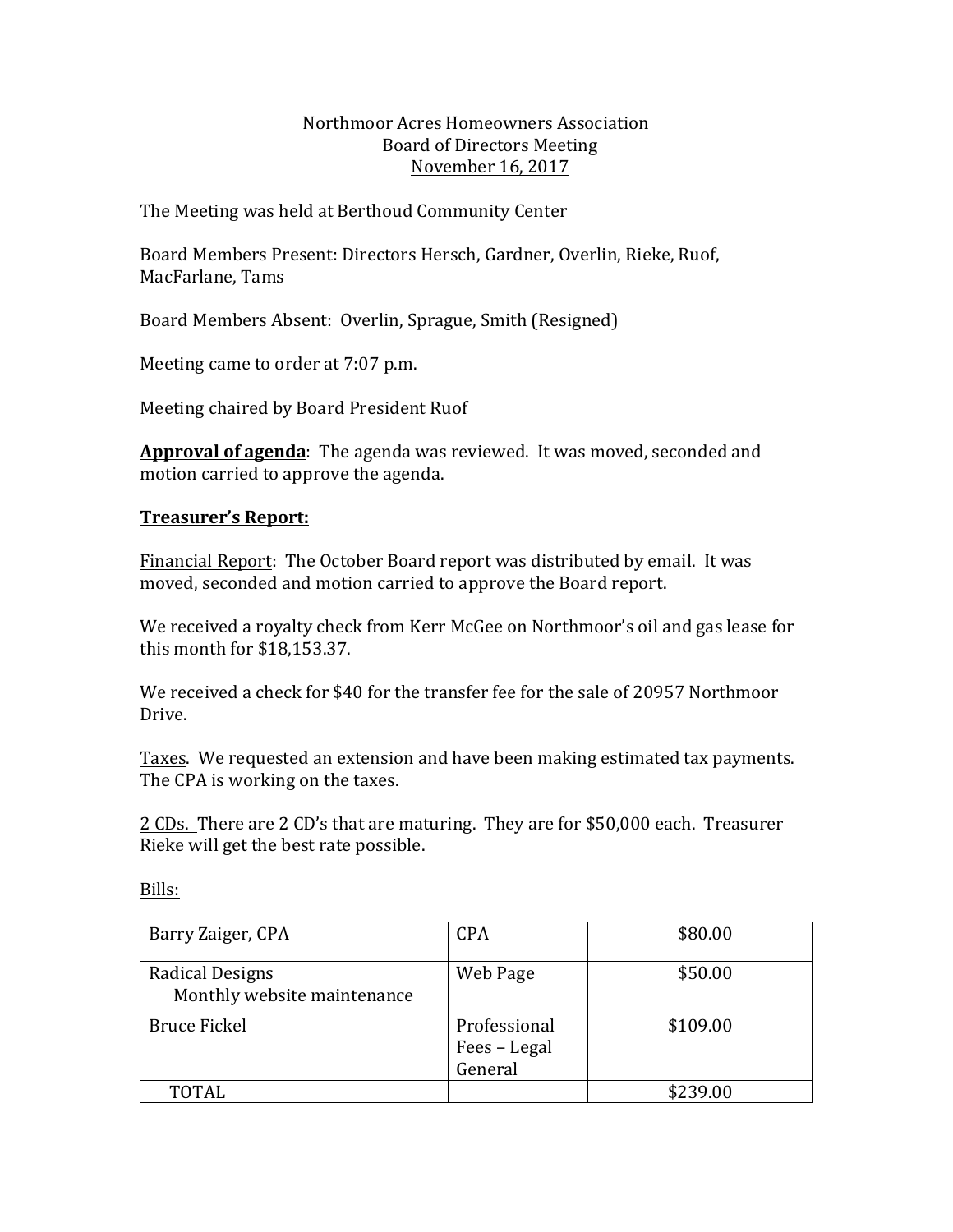It was moved, seconded and motion carried to pay the bills.

**Secretary's Report.** Corrected minutes of the August meeting were sent by email to the Board for review. Language for status letters were included in the minutes. It was moved, seconded and motion carried to approve the corrected August minutes.

Corrected minutes of the September meeting were sent by email to the Board for review. The taxes were not paid until after the meeting as reported in the minutes. This was changed. It was moved, seconded and motion carried to approve the corrected September minutes. The August and September minutes will be posted.

The minutes of the October meeting were sent by email to the Board for review. It was moved, seconded and motion carried to approve the October minutes.

5113 Saguaro Court. A closing status letter was sent to the title company with copy to the current owner.

5077 Brittlebush Court. A status letter was sent to the title company with copy to the current owner.

**President/Vice President's Report.** President Ruof reported on status of letters/invoices/routine business. Details follow below. 5117 Brittlebush Drive Storage Pod. 5071 Yucca Court Storage Pod. 20287 Northmoor Drive. Barking dog. 20064 Cactus Drive. Invoice sent. 20487 Northmoor Drive. House renovation progress. Copied and mailed newsletters. Obtaining documents and computer from prior webmaster.

## **Old Business Covenant Enforcement:**

5117 Brittlebush. The President sent a letter acknowledging removal of shipping container. It was moved, seconded and motion carried to ratify the letter which had been approved by email. The matter is resolved.

5071 Yucca Court. The President sent a letter. It was moved, seconded and motion carried to ratify the letter which was approved by email. The homeowner appeared at the October meeting. Granted 3 months to remove container.

20287 Northmoor Drive. There are 2 unapproved structures on the property. A letter was sent. It was moved, seconded and motion carried to ratify the letter which was approved by email. A response was received by the ACC indicating that the structures would be removed and the property is for sale. The Board will continue to monitor the situation.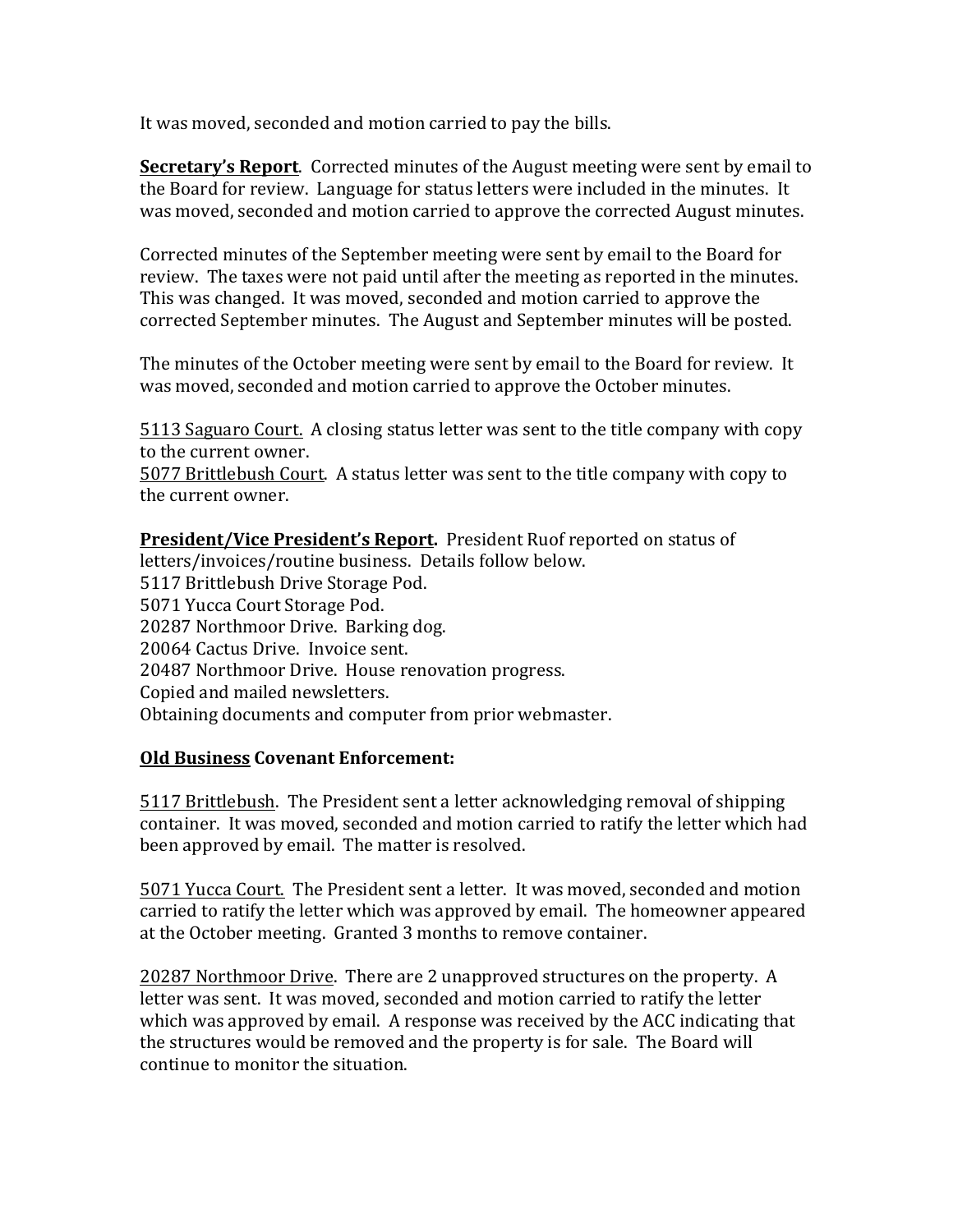20287 Northmoor Drive. There was a complaint regarding the dogs barking. President Ruof drafted a letter. It was approved by email and it was moved, seconded and motion carried to ratify the letter. A response was received. The Board will continue to monitor the situation.

20204 Cactus Drive. Judgements. A letter was sent acknowledging the homeowner letter. It was moved, seconded and motion carried to ratify the letter which was approved by email.

20204 Cactus Drive. Business Sign. There was discussion. The Board agreed that a letter should be sent if the sign reappears.

#### **Old Business Other:**

20064 Cactus Drive. Invoice for November sent.

5348 Ocotillo Court. Oversized Houses Numbers. Director MacFarlane talked to the homeowner regarding the oversized house numbers recently installed. The Board discussed the matter and it was moved, seconded and motion carried to wait for a month to see if the matter gets resolved.

20487 Northmoor Drive. A letter was sent acknowledging progress. It was moved, seconded and motion carried to ratify the letter which was approved by email.

Chimp Mail Training. Need to do.

#### **New Business:**

Resignation of Director Smith. It was moved, seconded and motion carried to accept the resignation of Director Smith.

Hindman Sanchez Contract. The Board discussed renewal of the Hindman Sanchez contract.

Offer From Patriot. Patriot Reserves sent an offer to purchase our mineral rights. There was discussion. The Board will take no action at this time.

Monthly To Do List. The Board discussed the monthly to do list.

Executive Session to Discuss Legal Advice Concerning Communication from homeowner at 20204 Cactus Drive. The Board went into executive session. The Board came out of executive session. It was moved, seconded and motion carried to authorize President Ruof to contact Attorney Fickel to send a response to the homeowner's recent email to the Board concerning settlement of the judgments.